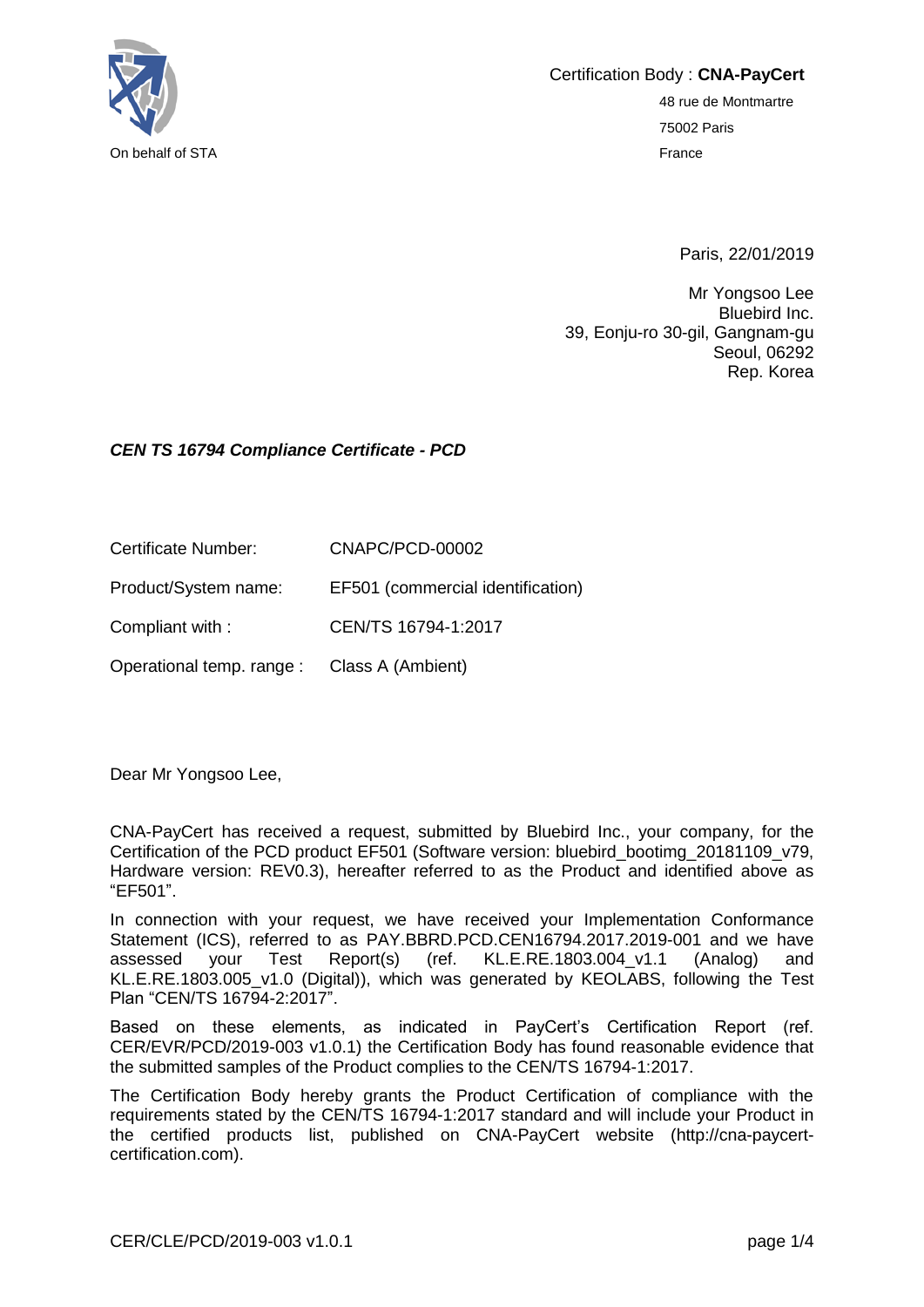

Certification Body : **CNA-PayCert** 48 rue de Montmartre 75002 Paris On behalf of STA France

Please note that the present Certification is subject to the following terms and conditions as listed hereafter :

i) The present Certification is granted on the basis of the Smart Ticketing Alliance Certification Policy and therefore is valid as of today and will expire on the 22/01/2026.

ii) If the Product is changed, Bluebird Inc. must notify the Certification Body of this fact in writing. Any change in the Product that may generate a different behaviour with respect to the CEN/TS 16794-1:2017 standard or a difference in the Product Implementation Conformance Statement will be considered a major modification subject to a new evaluation in order to maintain the present Certification.

iii) The present Certification granted to Bluebird Inc. for the above referenced Product is non-transferable to any other vendor.

The Certification Body has the right to terminate or revoke the Certification should any of the aformentionned terms and conditions be not respected.



Name: Ludovic VERECQUE

Title: General Manager

**The present certification letter supersedes the certification letter ref. CER\_CLE\_PCD\_2019-003\_v1.0.0 Bluebird\_EF501 issued on 21/01/2019**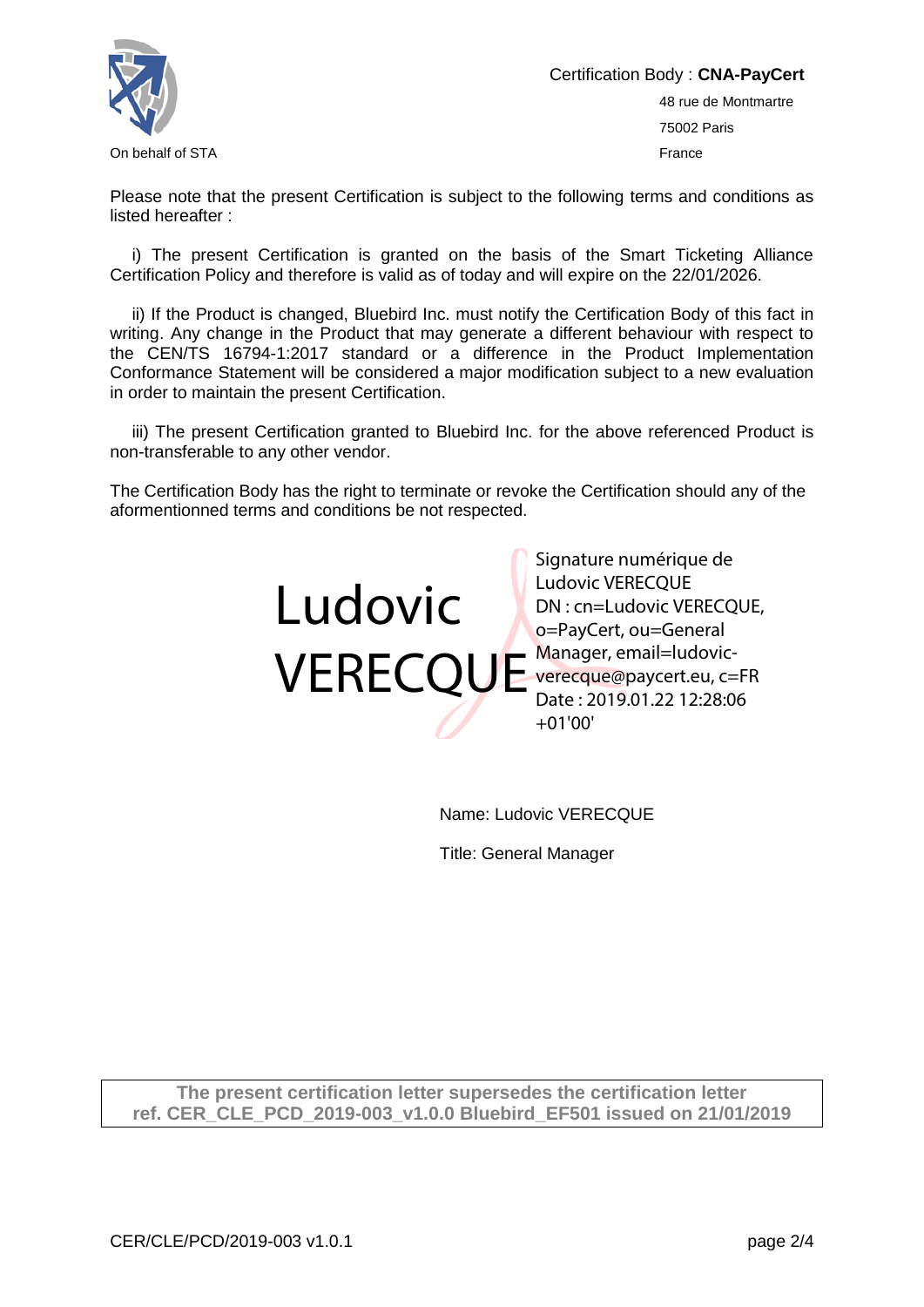

Certification Body : **CNA-PayCert**

48 rue de Montmartre 75002 Paris

### **a. PCD Product Description**

#### [PCD1] Administrative data

[PCD1.1] (\*) Brand name: EF501

[PCD1.2] (\*) Trade name: EF501

[PCD1.3a] (\*) Hardware version: REV0.3

[PCD1.3b] (\*) Software version: bluebird\_bootimg\_20181109\_V79

[PCD1.4] (\*) Reference of the contactless reader or antenna module: PN5120A0HN

[PCD1.4a] (\*) Hardware version of the contactless reader or antenna module: C2

[PCD1.4b] (\*) Software version of the contactless reader or antenna module: 2.0

[PCD1.5] (\*) EMVCo Approval number (if applicable): Not applicable

# **b. PCD General Technical Characteristics**

[PCD2.1] (\*) PT Reader Type: IFM reader (full range A and B)

[PCD2.3] (\*) Operational temperature range supported: Class A (Ambient)

[PCD2.7] (\*) Reference of the PCD Zero Point – Range A (target ID marked on sample or photo or diagram)



[PCD2.11] (\*) Reference of the PCD Zero Point – Range B (target ID marked on sample or photo or diagram)